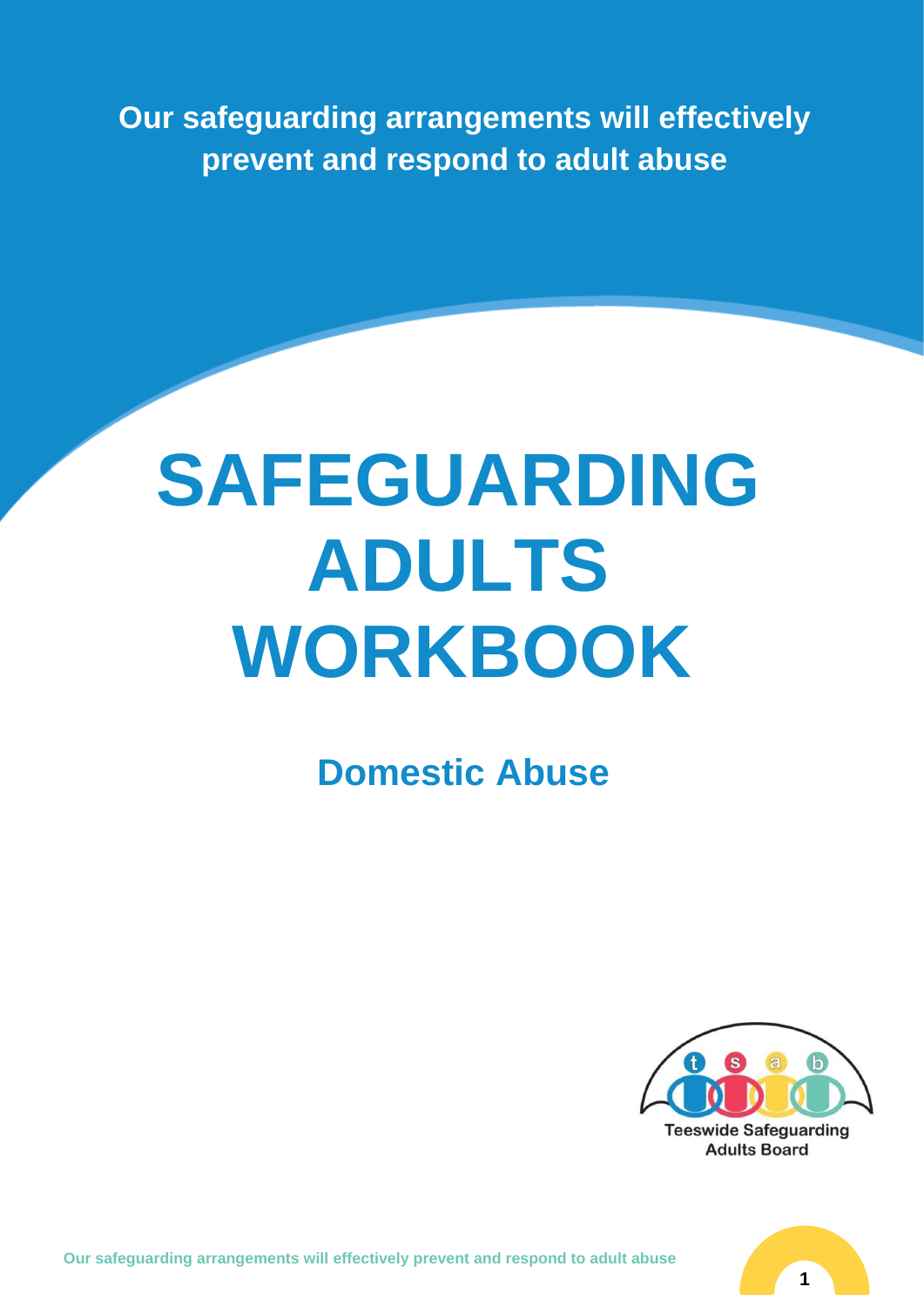## **Contents**

**Introduction 3 Domestic Abuse: Overview 5 Definitions Used Within Domestic Abuse 6 Domestic Abuse in the Workplace 12** Useful References and Websites **13 Appendices** 1. Assessment 14 2. Evaluation 16 3. Certificate of Completion 2008 17

| <b>Revision Number</b> | Date Approved by<br>the Board | <b>Change Record</b>                 | <b>Links to Other Policies</b>                                         |
|------------------------|-------------------------------|--------------------------------------|------------------------------------------------------------------------|
| 4                      | May 2020<br>(Business Unit)   | Full Refresh                         | Inter-Agency Policy and Procedures<br>Self-Neglect Policy and Guidance |
| 4.1                    | Jan 2021<br>(Business Unit)   | Reference to SAR<br>Workbook removed | Inter-Agency Policy and Procedures<br>Self-Neglect Policy and Guidance |

 **Page**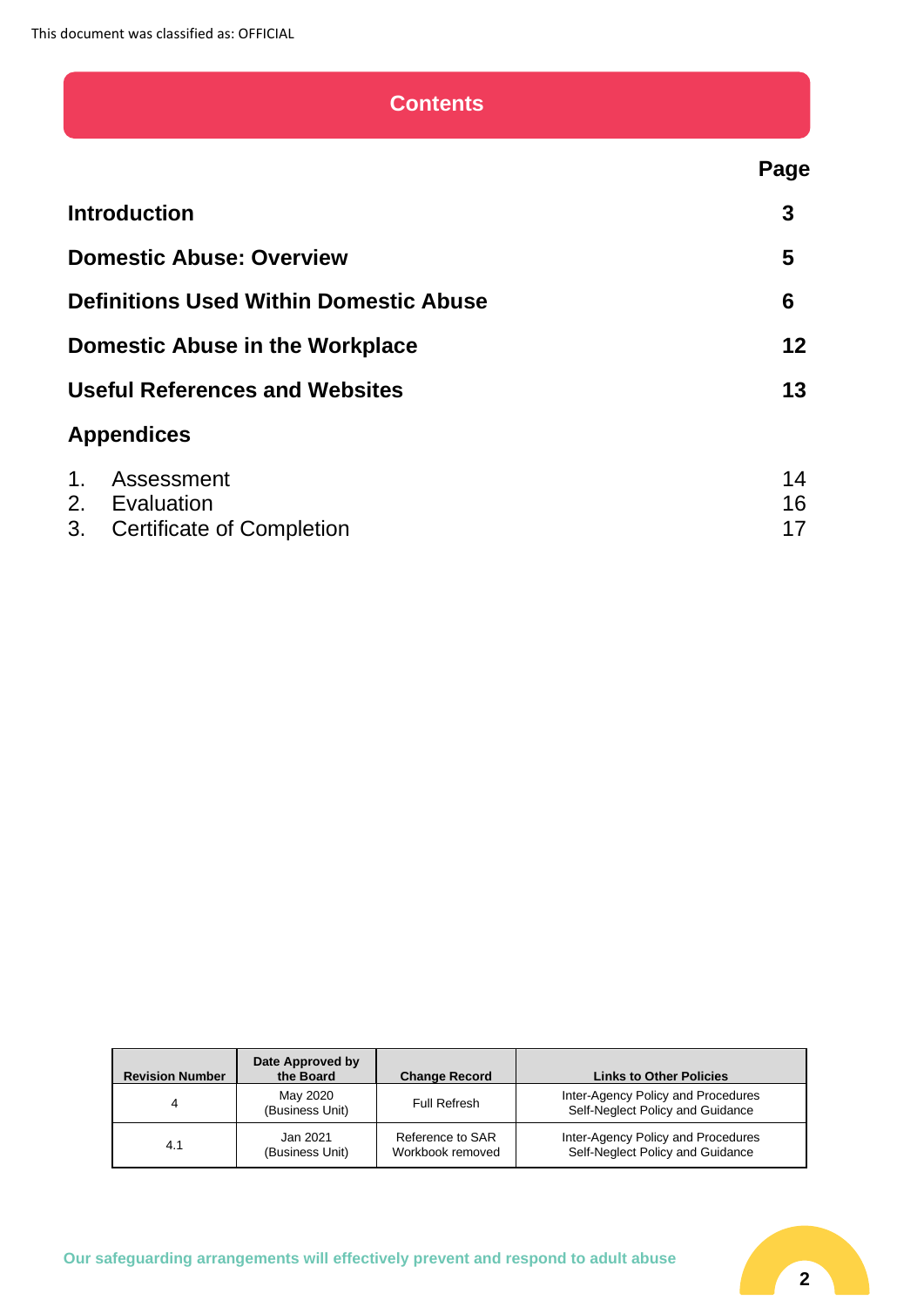## **Introduction**

This workbook has been developed for staff and volunteers who have completed Safeguarding Adults awareness training, which may have been through attending a tutor-led course, completing an e-learning course or the TSAB Safeguarding Adults Awareness workbook. This workbook will build on your prior learning, the modules are as follows:

The Mental Capacity Act & Deprivation of Liberty Safeguards Domestic Abuse Forced Marriage Female Genital Mutilation Prevent Modern Slavery Self-Neglect

\*Please note that the Learning from Serious Instances of Abuse Workbook is no longer available. Alternative learning can be accessed via our E-learning platform <https://www.tsab.org.uk/training/> and Safeguarding Adult Review (SAR) Learning Briefings [https://www.tsab.org.uk/professionals/safeguarding-adult-review-sar](https://www.tsab.org.uk/professionals/safeguarding-adult-review-sar-reports/)[reports/](https://www.tsab.org.uk/professionals/safeguarding-adult-review-sar-reports/)

You must complete all sections of the workbook and return it to your Manager for assessment. When you have successfully completed the workbook, you will be issued with a certificate and your training records will be updated: the workbook will be returned to you to be used as a reference tool.

In the appendices, you will find a web link to the current Teeswide Inter-Agency Safeguarding Adults Policy and Procedures for reference purposes.

The workbook has been checked for legal accuracy and is accurate as of May 2020. Suggested study time to be allocated to complete this workbook: 3 hours.

Once you have completed the workbook please forward the *Certificate of*  **Completion** page to the Teeswide Safeguarding Adults Board, Business Unit, using the contact details below, who will make a record of completion and issue a certificate.

Teeswide Safeguarding Adults Board Business Unit, Kingsway House, West Precinct, Billingham, TS23 2NX Email: tsab.businessunit@stockton.gov.uk

This workbook is aligned with nationally recognised competencies. It is based on the Bournemouth University National Competence Framework for Safeguarding Adults, reviewed in 2015, and mapped against the Safeguarding Adults: Roles and competences for health care staff- Intercollegiate Document issued August 2018.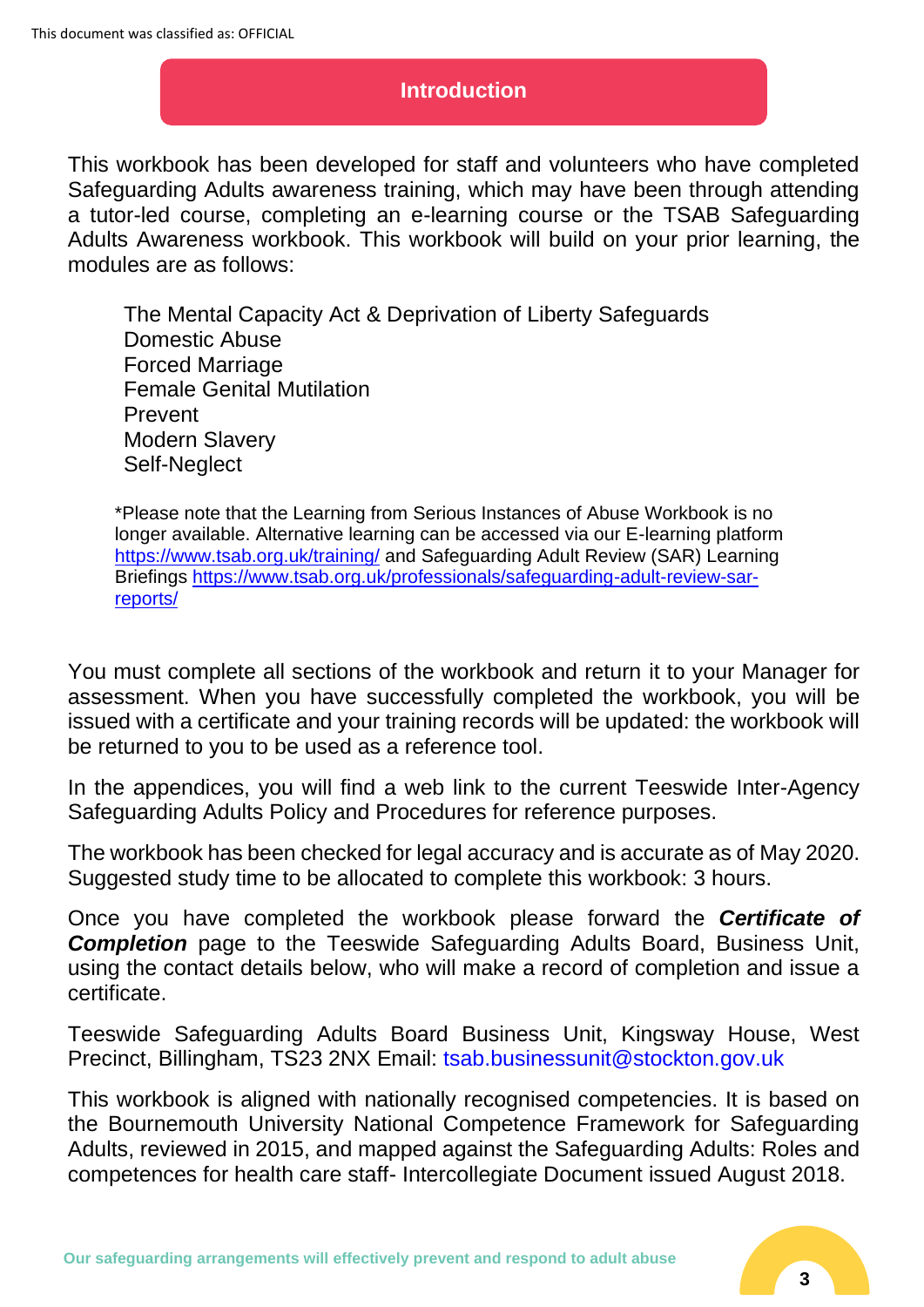On completion of this workbook, you will be able to:

## **Level 1 (Foundation)**

- 1. Understand and demonstrate what Adult Safeguarding is
- 2. Recognise adults in need of Safeguarding and take appropriate action
- 3. Understand dignity and respect when working with individuals
- 4. Understand the procedures for raising a Safeguarding Concern
- 5. Have knowledge of policy, procedures and legislation that supports Safeguarding Adults activity
- 6. Ensure effective administration and quality of safeguarding processes

## Target groups: **Alerters and NHS Level 1 & part of Level 2**

Including: All staff and volunteers in health and social care settings, all frontline staff in Fire and Rescue, Police and Neighbourhood Teams and Housing, Clerical and Administration staff, Domestic and Ancillary staff, Health and Safety Officers, staff working in Prisons and custodial settings, other support staff, Elected Members, Governing Boards and Safeguarding administrative support staff.

Although the word 'Alerter' is used here in conjunction with the national competency framework, the term 'Safeguarding Concern' was introduced in April 2015 to replace this.

## **Level 2 (Intermediate)**

- 1. Ensure adults are informed and supported in their decision making around Safeguarding Adults
- 2. Ensure information is shared appropriately and all relevant partners are involved
- 3. Demonstrate skills and knowledge to contribute effectively to the safeguarding process
- 4. Have awareness and application of legislation, local and national policy and procedural frameworks.

## Target Groups: **Responders, Specialist Staff and NHS Level 2 & 3**

Including: Social Workers, Senior Practitioners, Social Work Team Managers, Voluntary and Independent Sector Managers, Heads of Nursing, Health and Social Care Provider Service Managers, Safeguarding Adult Co-ordinators, Police Officers, Probation Officers, Community Safety Managers, Prison Managers, MCA Lead, Best Interests assessors (including DoLS), Advocates, Therapists, Fire and Rescue Officers, staff working in Multi-Agency Safeguarding Hubs.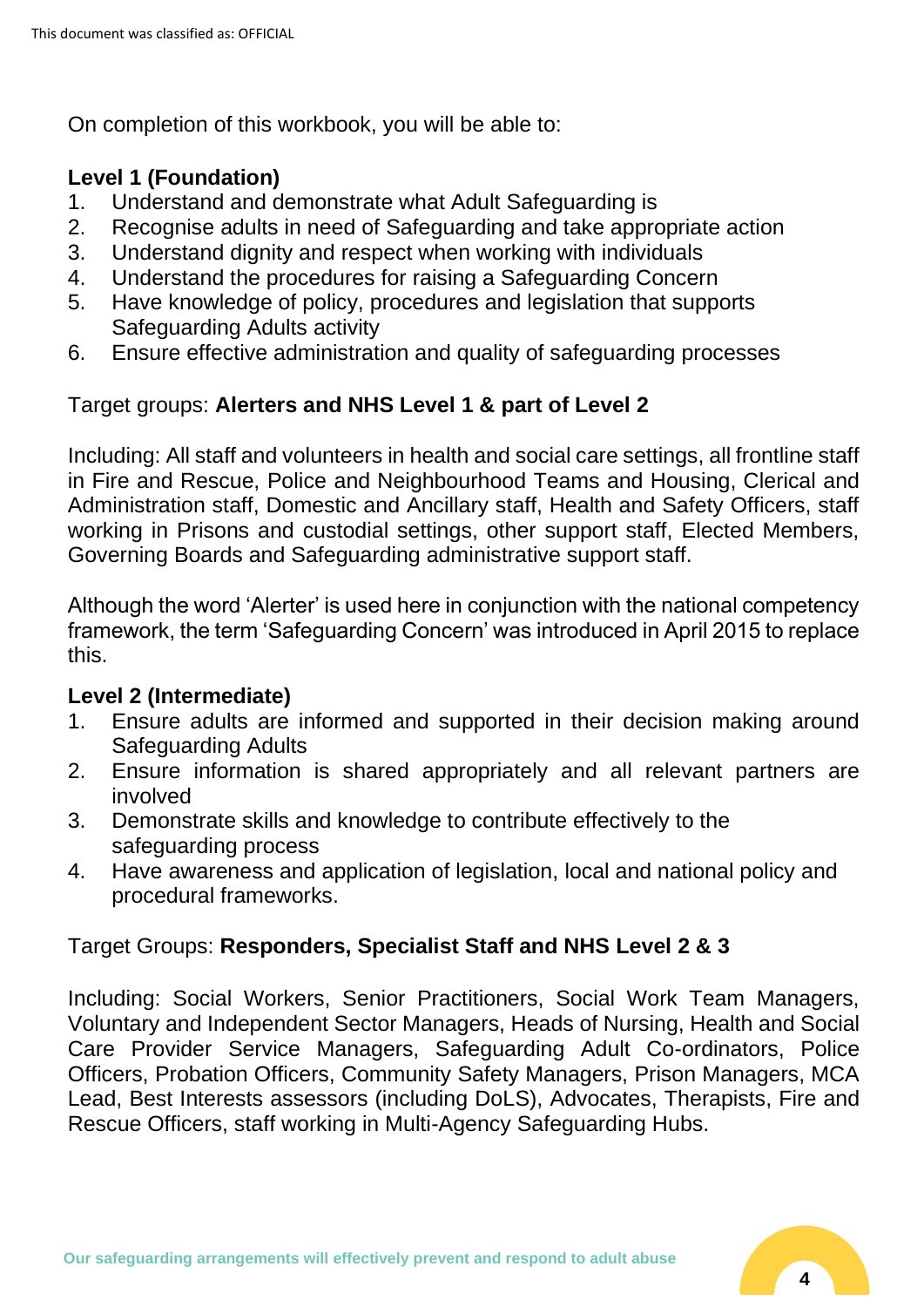## **Domestic Abuse: Overview**

## **Domestic violence and abuse: definition**

The cross-government definition of domestic violence and abuse is:

any incident or pattern of incidents of controlling, coercive, threatening behavior, violence or abuse between those aged 16 or over who are, or have been, intimate partners or family members regardless of gender or sexuality. The abuse can encompass, but is not limited to:

- Psychological
- Physical
- Sexual
- **Financial**
- Emotional.

**Source:** <https://www.gov.uk/domestic-violence-and-abuse> (October 2018)

In 2013, the Home Office announced changes to the definition of domestic abuse:

- Incident or pattern of incidents of controlling, coercive or threatening behaviour, violence or abuse by someone who is or has been an intimate partner or family member regardless of gender or sexuality
- Includes, but is not limited to: psychological, physical, sexual, financial, emotional abuse; so called 'honour' based violence including Female Genital Mutilation and Forced Marriage.
- Age range extended down to 16.

The **Care Act 2014** (effective from April 2015) introduced Domestic Abuse as a new category of abuse within adult safeguarding. The safeguarding duties apply to an adult who:

- has needs for care and support (whether or not the local authority is meeting any of those needs)
- is experiencing, or at risk of, abuse or neglect
- as a result of those care and support needs is unable to protect themselves from either the risk of, or the experience of abuse or neglect

Many people believe that domestic abuse is only about intimate partners, but it is clear that other family members are also included. Many safeguarding concerns that are raised within a home environment can be defined as domestic abuse.

The **Protection of Freedoms Act 2012** created two new offences of stalking by inserting new sections 2A and 4A into the **Protection from Harassment Act 1997**. The new offences came into force on 25 November 2012.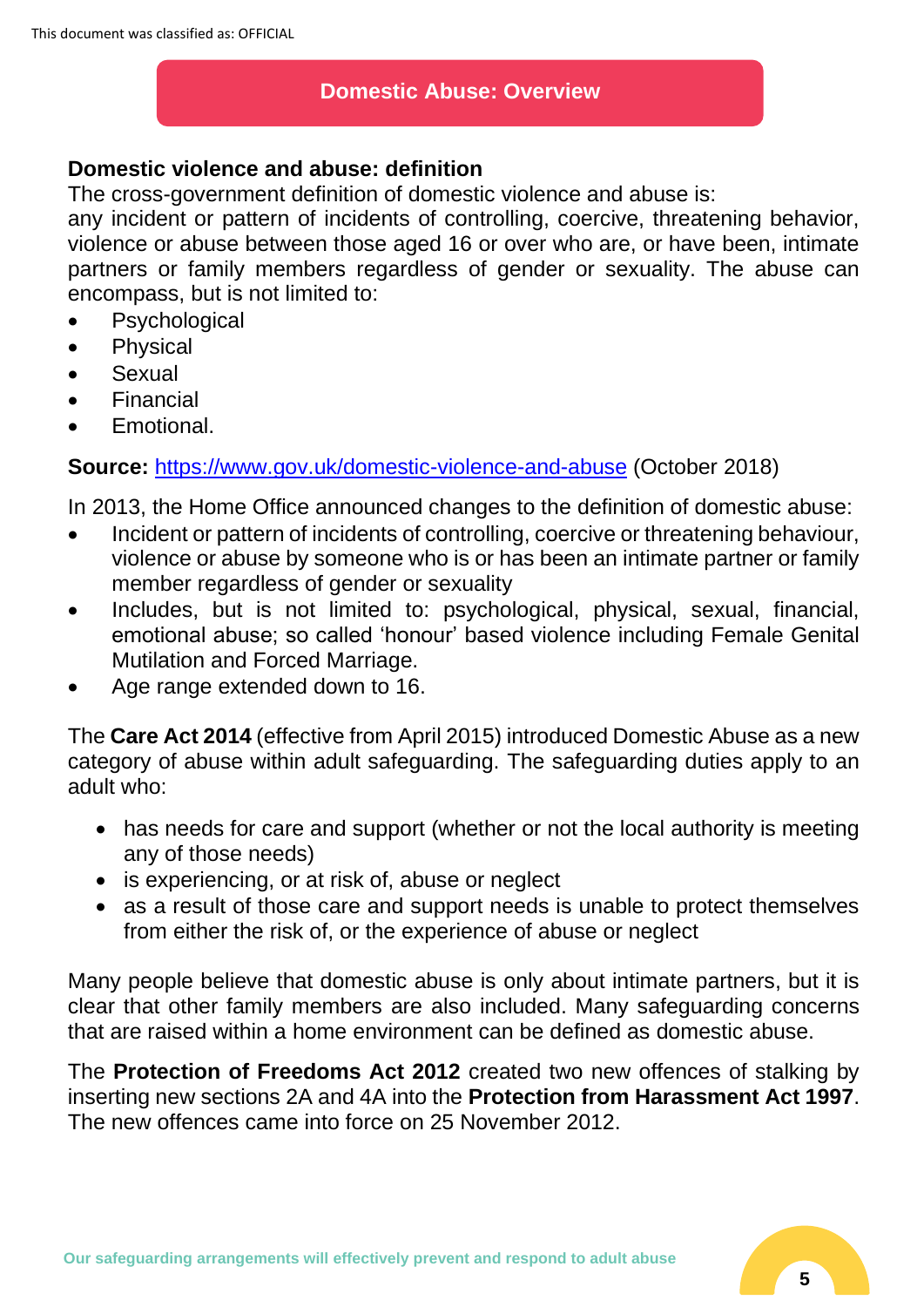These offences cover: conduct that amounts to harassment or stalking, fear of violence; stalking which causes distress, which has a substantial effect on the victim's usual day to day activities, which the perpetrator knows or ought to know amounts to stalking or fear of violence; a course of conduct that occurs on at least two occasions. Stalking can last months or years and many victims endure serious psychological harm over a prolonged period.

The **Serious Crime Act 2015** received royal assent on 3 March 2015. The Act creates a new offence of controlling or coercive behaviour in intimate or familial relationships (section 76). This new offence closes a gap in the law around patterns of controlling or coercive behaviour that occurs during a relationship between intimate partners, former partners who still live together or family members. This offence sends a clear message that this form of domestic abuse can constitute a serious offence particularly in light of the violation of trust it represents and will provide better protection to victims experiencing repeated or continuous abuse. It sets out the importance of recognising the harm caused by coercion or control, the cumulative impact on the victim and that a repeated pattern of abuse can be more injurious and harmful than a single incident of violence.

## **Definitions Used Within Domestic Abuse**

**Domestic Violence** – the term 'domestic abuse' is also used in preference to reflect that abuse occurs in many forms. The term 'domestic violence' is still used in legislation and data collection hence the two terms are synonymous. This may be a better definition- but it's merely a matter of choice.

**Female Genital Mutilation (FGM)** is a collective term for a range of procedures which involve partial or total removal of the external female genitalia for non-medical reasons. It is sometimes referred to as female circumcision, or female genital cutting.

**Forced Marriage (FM)** – a marriage which one or both spouses do not (or, in the case of some adults with learning or physical disabilities, cannot) consent to, and where duress is involved. Duress can include physical, psychological, financial, sexual and emotional pressure (Forced Marriage Unit). Duress and/or any other consequences of non-compliance are also defined as 'honour based violence'.

**Honour Based Violence (HBV) –** also called 'honour crime' or 'violence committed in the name of honour'. These terms embrace a variety of practices, mainly but not exclusively perpetrated against women and girls, including assault, imprisonment and murder. These practices are used to control behaviour within families to protect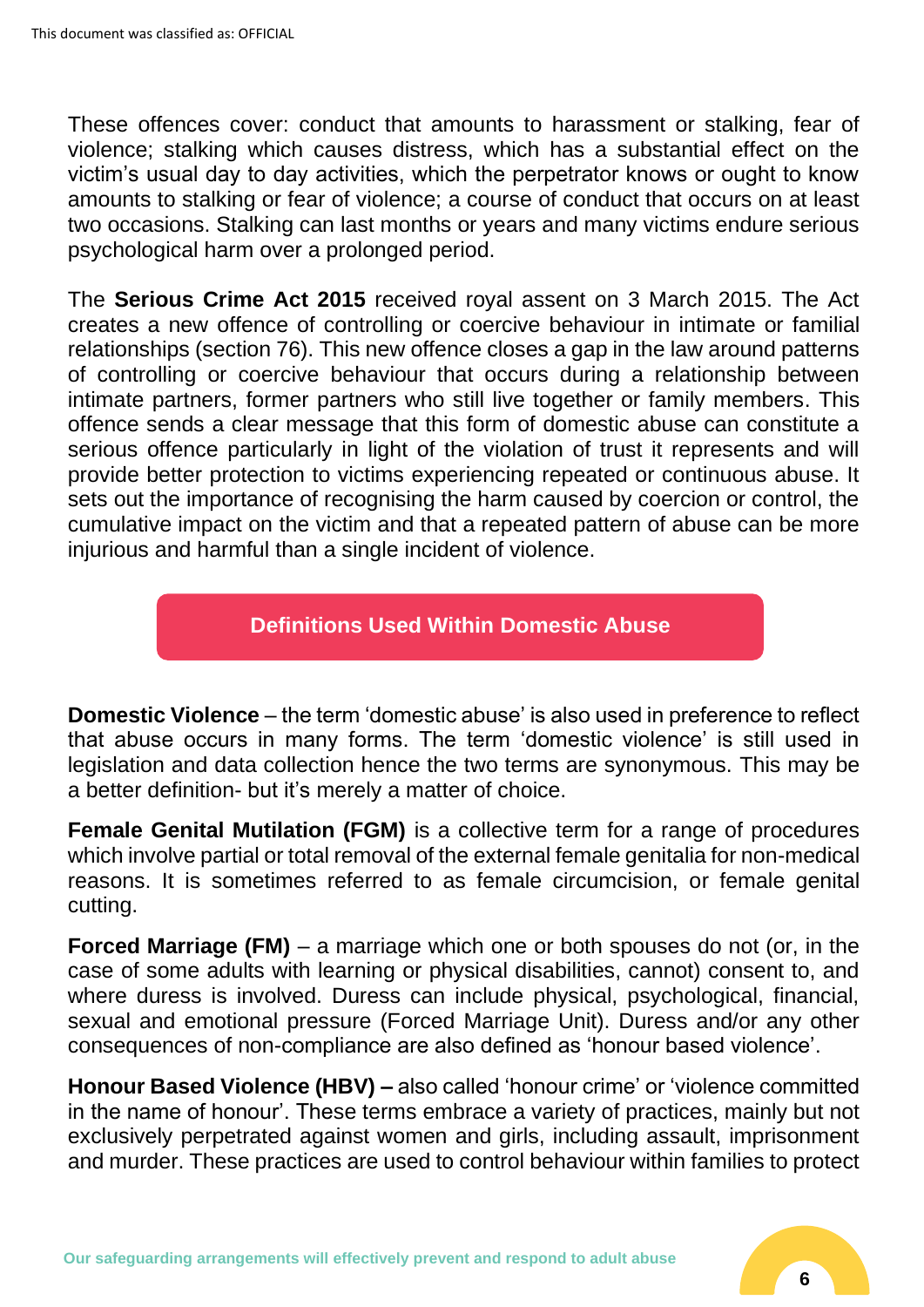perceived cultural and religious beliefs and/or 'honour'. Violence can occur when perpetrators believe that an individual has shamed the family and/or community by breaking their honour code (Crown Prosecution Service).

HBV may be committed by male and/or female, often involves multiple perpetrators and is distinguished from other forms of abuse/ violence as it is often committed with some degree of approval and/or collusion from family and/or community members. NB. An incident of domestic abuse should not be regarded as 'HBV' purely because it occurs within the BME community.

**MARAC (Multi Agency Risk Assessment Conference)** – A local, multi-agency victim-focused meeting where information is shared between statutory and voluntary sector agencies, to manage high risk cases of domestic abuse (i.e. situations with a high risk of repeat victimisation which may result in significant harm or homicide).

**Perpetrator** – the person responsible for carrying out the abuse.

**Routine Enquiry** – a policy of asking every patient/ client, at specified times, if they are experiencing domestic abuse regardless of whether or not there are signs of abuse

**Selective Enquiry** – a policy of directly asking a patient/ client if they are experiencing domestic abuse in response to potential indicators of domestic abuse

**RIC (Risk Indicator Checklist)** – an assessment tool used by professionals trained in domestic abuse to assess the level of risk and identify which cases meet the MARAC threshold.

**Victim** – a gender neutral term used to identify the individual who has experienced domestic abuse. Some perceive this word to have negative connotations and so may prefer the term 'survivor'.

## **Background**

Research suggests 1 in 4 women and 1 in 6 men will experience domestic violence at some time in their lives, with women at greater risk of repeat victimisation and more serious injuries (Home Office 2019).

There is a strong link between domestic abuse and the physical and/or sexual abuse of children and young people. Seeing or hearing domestic abuse can have a devastating impact on the children's physical and emotional health and on social and educational wellbeing and development (DH 2009), and the behaviour of the perpetrator or the victim's own personal or emotional trauma may mean children's basic needs are neglected.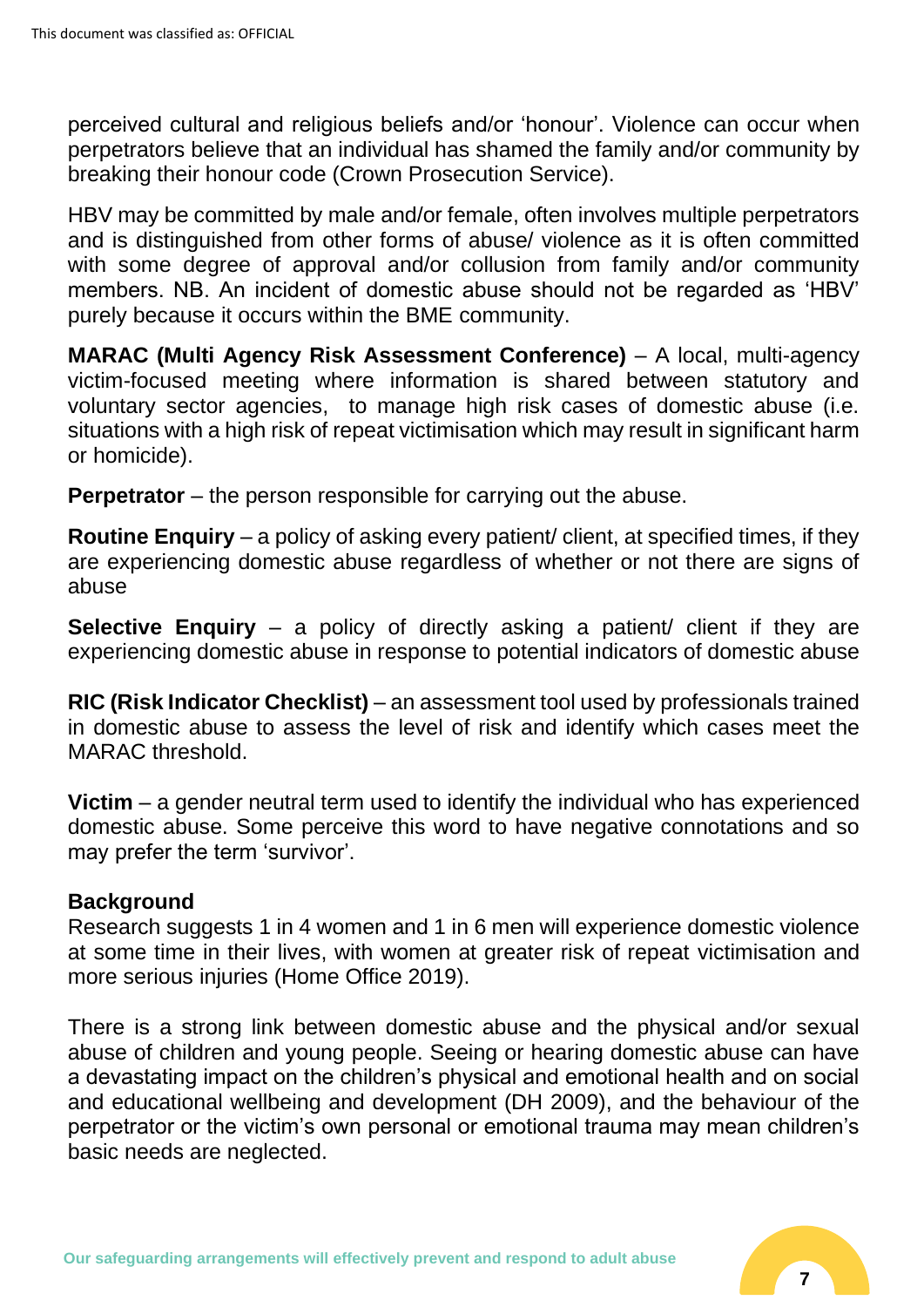Domestic abuse may also present a risk of serious harm or homicide to the adult victim. Health Professionals thus have a duty to support and protect the nonabusing parent/carer (DH 2006).

Domestic abuse is often a hidden crime that is not always reported to Police and therefore Police and Crime data only provide a partial picture of the actual level of domestic abuse experienced.

Perpetrators may use different forms of violence at different times. This guidance applies equally to men who require advice or help whatever form it takes; domestic violence is rarely a one off incident. More usually it is a pattern of abuse and controlling behaviour where the abuser exerts power over the victim. It occurs across society, regardless of age, gender, race, sexuality, wealth and geography.

Domestic abuse knows no social boundaries, whilst anyone can experience domestic abuse, women are the more likely victims and men are the most likely perpetrators.

Domestic abuse often increases in severity and frequency over time and has the highest rate of repeat victimisation of any crime.

Domestic abuse has a hugely negative impact on the health and wellbeing of those that experience it. All staff have a responsibility to respond appropriately to domestic abuse victims and perpetrators, this will promote the message that domestic abuse is unacceptable.

## **Confidentiality and Information Sharing**

Adults experiencing domestic abuse usually have the right to complete confidentiality. Responsible information sharing can however be a key factor in protecting adult and child victims of violence and abuse. Staff should consider seeking consent from the patient/ client to share relevant information with other professionals on a case by case basis.

Where there are concerns regarding child protection or the safeguarding of adults, safeguarding services may need to be involved and advice should be sought via the Safeguarding Teams.

Domestic abuse is not an issue of joint parental responsibility. Responsibility for the abuse lays with the abuser not the victim. In the first instance (role permitting) staff should work with the victims of domestic abuse to empower them to make safe choices for themselves and their children.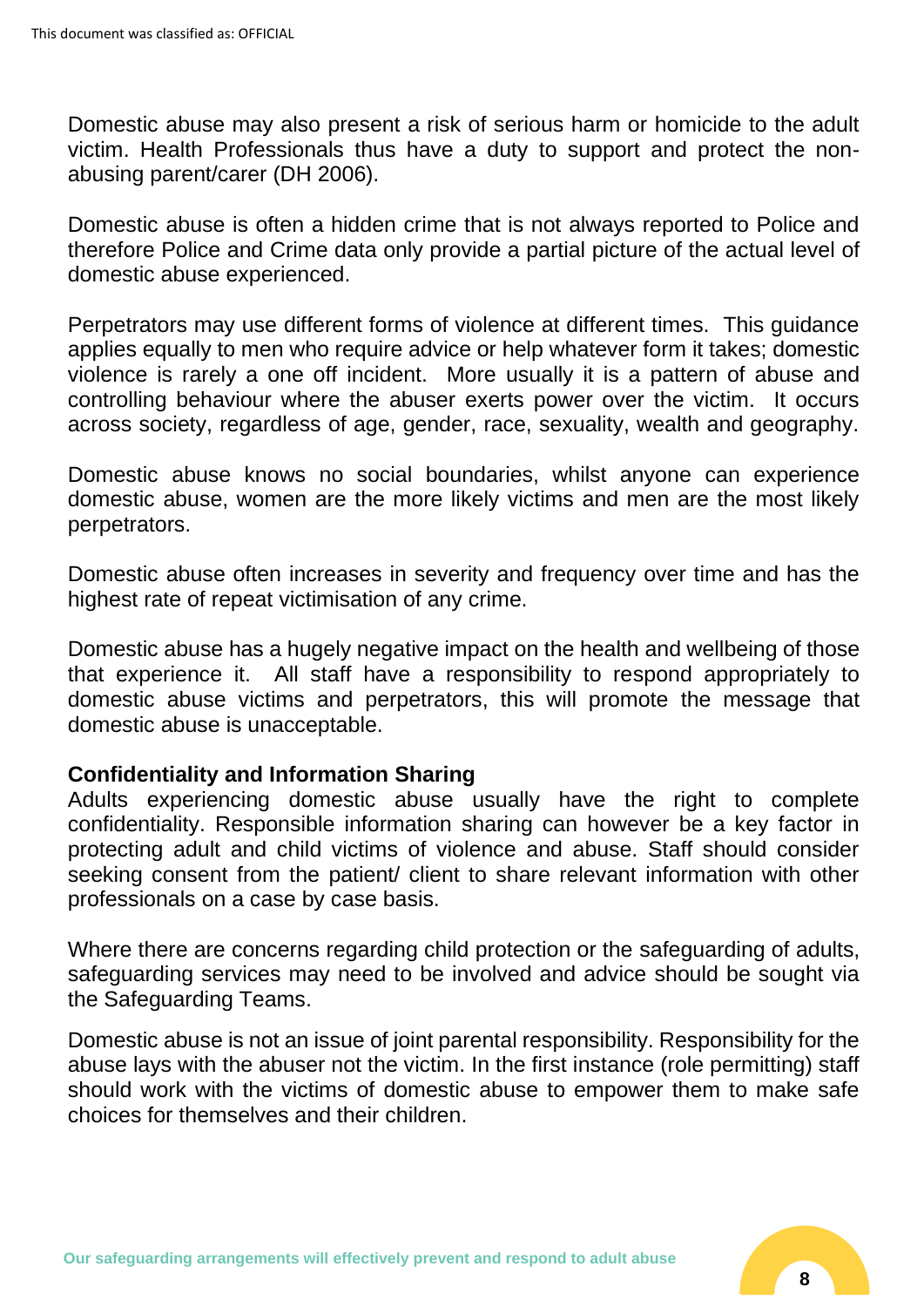## **Consider risks to others - 'Think Family'**

The welfare of children is paramount, therefore all staff, regardless of role, must prioritise the safety and wellbeing of children. Staff should be alert to indicators that a child is living with domestic abuse and where domestic abuse is disclosed or suspected and children are involved, consider the safety and wellbeing of those children and take appropriate steps to safeguard them in line with organisational LSCP (Local Safeguarding Children Partnerships) and TSAB procedures. See: **Think Family Guidance** (signposted on page 13).

Domestic abuse may present a risk of serious harm or homicide to the adult victim. Maintaining confidentiality must therefore be balanced against the interest of disclosure (with or without consent) with a view to protecting the victim and hence complete confidentiality cannot be guaranteed.

Section 115 for the Crime and Disorder Act 1998, Article 8 of the European Convention on Human Rights (the right to private and family life) and the Data Protection Act 1998 allow for disclosure of information without consent where it is in the 'public interest' i.e. in order to protect the health, rights, freedom and safety of a named individual, or to prevent crime. When in doubt, staff members should take advice from Data Protection Officers.

Staff must be honest about the limits of confidentiality and advise clients that where domestic abuse occurs information about both adults and children may be processed to other agencies in line with organisational Safeguarding Children and Adults Procedures and Guidance, and MARAC procedures.

Care must be taken to protect the safety of victims of domestic abuse. Perpetrators of domestic abuse may go to extreme lengths to trace a partner who has ended the relationship, and in some situations may even enlist the assistance of third parties e.g. attempting to locate an estranged partner by tracing the whereabouts of a child. Staff should ensure that no information is disclosed which might compromise the safety of the adult victim and/ or the child.

Care should always be taken when documenting sensitive information such as refuge addresses and domestic abuse should only be recorded in professional records and never in patient held records. When recording domestic abuse, staff should inform the client that they are doing so for future reference and advise that they can have access to their records at any time.

## **Methods of Enquiry**

**Routine Enquiry** refers to defining a client group who will always be asked (i.e. routinely) about domestic violence for example asking all pregnant women regardless of whether or not there are signs of abuse or whether abuse is suspected. Routine enquiry should be considered in a number of different settings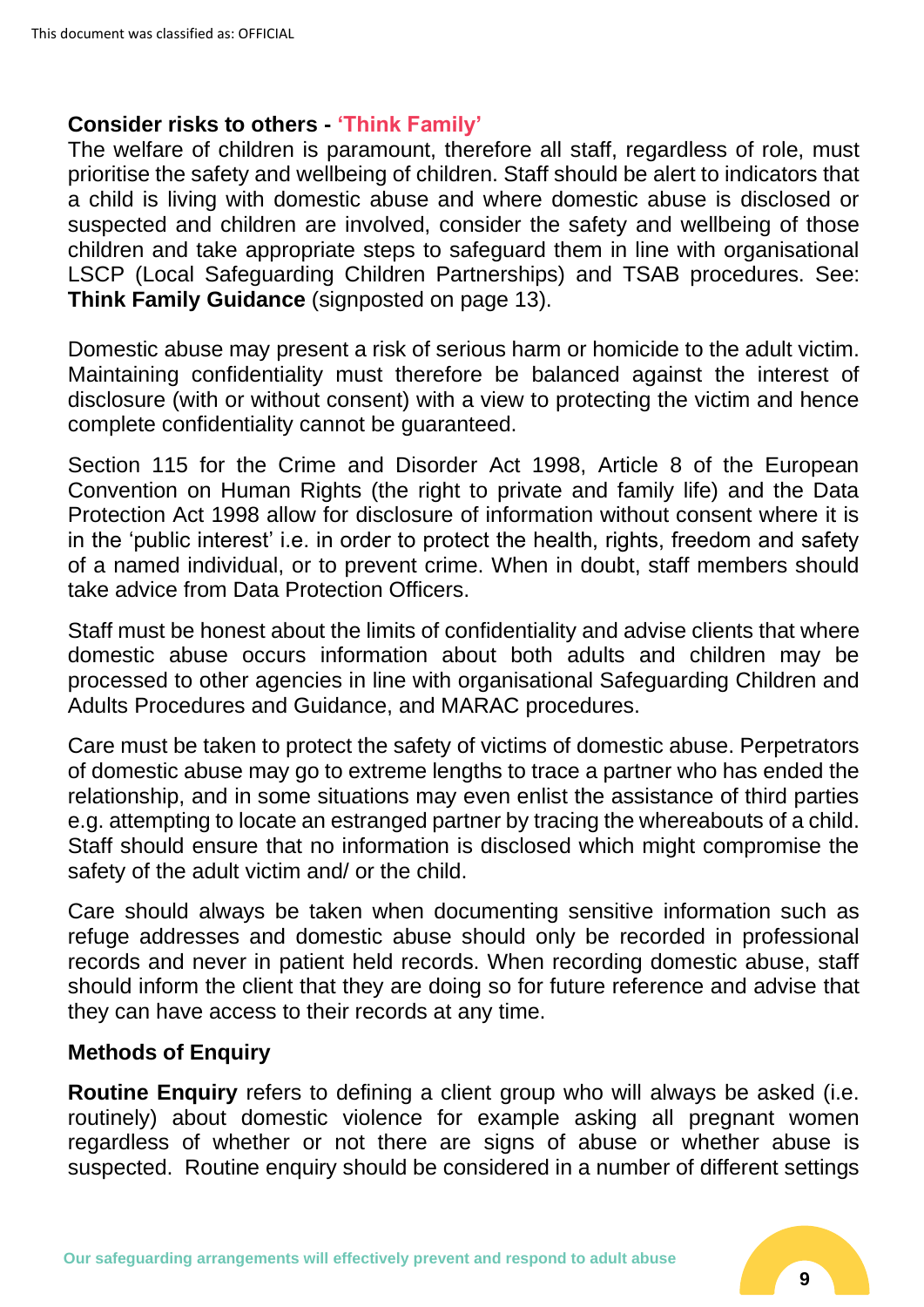in particular in: Maternity Services at each contact and at the 16 weeks women's only appointment. Research has shown that domestic violence/abuse may begin or increase during pregnancy. Health visitors routinely ask about domestic abuse as part of their standard contacts with families with young children; this is built in to the assessment criteria. Members of the Sexual Health Team include routine enquiry in their contacts with service users if it is safe to do so. Public Health School Nurses (PHSNs) would enquire if the circumstances indicated it was relevant to ask.

Advantages of Routine Enquiry:

- Provides the opportunity to give all victims basic information about the unacceptability of domestic violence and that abuse is not just about physical violence
- Helps to raise awareness regarding the stigma associated with abuse and the hidden/taboo nature of domestic violence
- Gives a clear message to victims experiencing domestic violence that they are not alone in their experience that the abuse they experience is unacceptable and that there are services available to them to seek help in changing their situation
- The implementation and the actual practice of routine enquiry should be regularly reviewed in supervision, team meetings and/or review sessions.

**Selective Enquiry** refers to asking direct questions in the presence of signs and symptoms which may indicate abuse has taken place.

It is recognised that all staff should have an awareness of domestic abuse issues and be aware of the reporting system. However it is acknowledged that it will not be appropriate to offer Routine Enquiry in all service areas. This may place the victim and/or staff at risk. All health professionals should be able to carry out Selective Enquiries. The victim should be seen alone to ask about domestic abuse**.**

#### **Assessment Technique/Process**

Staff must display a non-judgemental approach that is supportive to the abused person and use open questions.

Staff must be aware of their own prejudices/feelings/experiences and ensure that they do not act in a discriminatory way. Questions should be asked in a quiet, private and safe environment.

The abused person should be seen on his/her own if possible. However some individuals will require another person present, either as an interpreter for language differences, sign language interpreters, or an advocate, particularly for people with learning disabilities. Family members/friends **must not** be used in these roles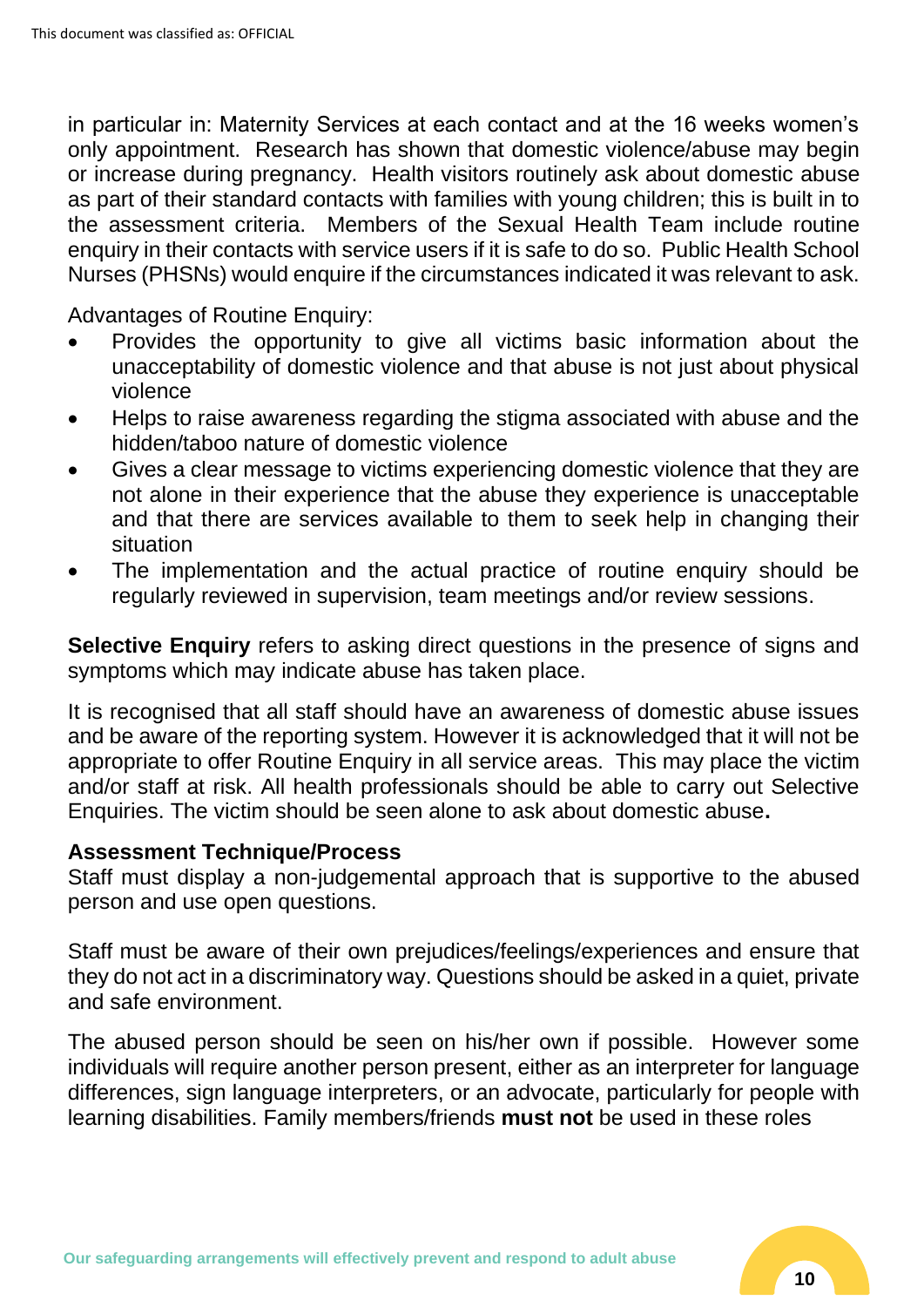The abused person must understand the issue of confidentiality and staff should clarify for the person the limits to confidentiality with particular regard to Child Protection or Adult at Risk concerns.

Staff with any concerns about how to respond to a disclosure should discuss the issues with their line manager, lead clinician, safeguarding team or other relevant professional and take advice regarding the need to disclose information.

Health Trusts: All staff should document what has been disclosed in the patient's health care records and not patient held records.

The victim will be given appropriate/timely information, advice leaflets about options e.g. signposting to support services including Independent Domestic Violence Advisors/Advocates (IDVA), Victim Liaison Officers or other agencies if this is deemed to be safe.

## **Equality and Diversity**

It may seem that there is a bias towards women. This reflects the fact that domestic abuse is mostly perpetrated by men against women and girls. Staff should however recognise that anyone can be a victim of domestic abuse and act accordingly. Male victims of domestic abuse may find it difficult to disclose and be embarrassed to ask for help. Disclosure from men should be encouraged, validated and responded to in line with these procedures (use of MARAC referrals and RIC can be completed regardless of gender or sexual orientation).

Domestic abuse also occurs within Lesbian, Gay, Bisexual and Transgender (LGBT) communities. Victims of abuse from within the LGBT communities may find it difficult to disclose their situation, particularly if they are not open about their sexual and or gender orientation.

Domestic abuse within BME communities can be compounded by religious and cultural values and/ or issues relating to immigration status. Victims in this situation should be advised to access legal advice. Immigrants and those with refugee status may have no recourse to public funds in which case advice should be sought from specialist BME services. Access to an interpreter should be considered for those whose first language is not English. Family members or friends should never be used as the interpreter.

Victims with disabilities face complex issues. The abuser may also be the carer thus increasing their power to control and abuse the victim. Professionals should ensure service provision is accessible and sympathetic to people with disabilities and include routine enquiry into any assessments.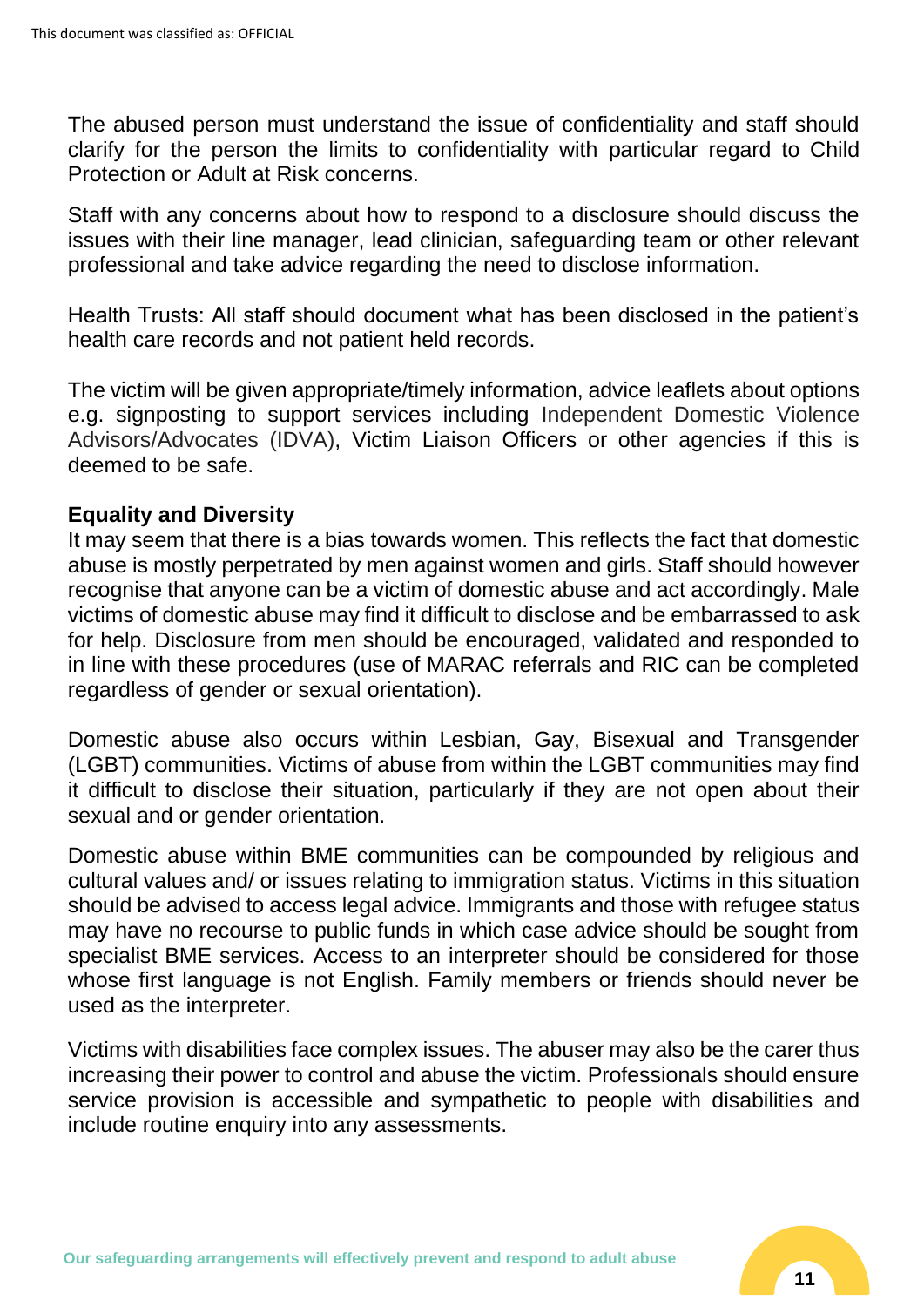## **Support for Employees**

Organisations acknowledge that domestic abuse is a significant problem which has a devastating impact on victims and his/her families. This represents a commitment to take all reasonable steps possible to combat the reality and impact of domestic and sexual abuse on those being abused and to challenge the behaviour of perpetrators.

## **Domestic Abuse in the Workplace**

It should be noted that there may be incidents which occur in the workplace or specifically affect the work of a member of staff.

Possible signs of domestic abuse could include:

- Changes in behaviour including uncharacteristic depression, anxiety, distraction or other problems with concentration
- Changes in the quality of work for no apparent reason
- Arriving late or leaving early
- Poor attendance or frequent unusual presentation without an explanation
- Needing regular time off for appointments
- Inappropriate or excessive clothing.

## **The impact of domestic abuse on work colleagues**

Domestic abuse also affects people close to the victim and this can include work colleagues.

Some effects may include:

- Being followed to or from work
- Being subject to questioning about the victim's contact details or locations
- Covering for other worker's absence from work
- Trying to deal with the abuse and fear for their own safety
- Being aware of the abuse or not knowing how to help.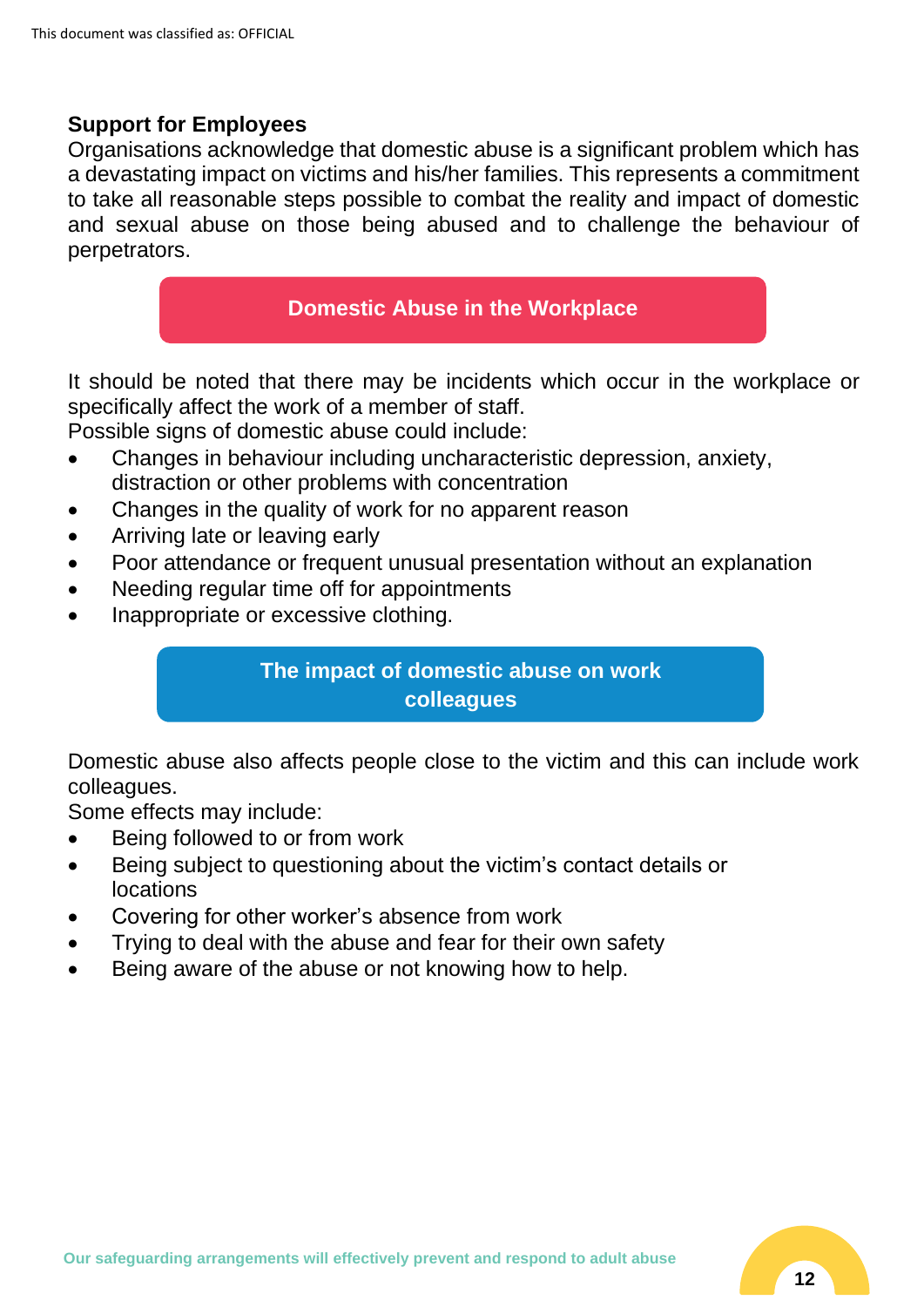#### **Appendix 1**

## **Useful References and Websites**

## **Teeswide Safeguarding Adults Board's Policies, Procedures and Guidance webpage including:**

- Clare's Law (Domestic Violence Disclosure Scheme) Guidance
- Decision Support Guidance
- MCA and Deprivation of Liberty Safeguards Policy
- Safeguarding and Promoting the Welfare of Adults and Children at Risk Guidance
- Tees Inter-Agency Safeguarding Adults Procedure
- **Think Family Guidance** <https://www.tsab.org.uk/key-information/policies-strategies/>

## **Find Support in Your Area**

<https://www.tsab.org.uk/find-support-in-your-area/>

## **MCA 2005 - Code of Practice**

<https://www.gov.uk/government/publications/mental-capacity-act-code-of-practice>

## **Teeswide Safeguarding Adults Concern Form**

<https://www.tsab.org.uk/report-abuse/>

#### **Teeswide Safeguarding Adults Board - Safeguarding Adults Reviews Reports**

<https://www.tsab.org.uk/key-information/safeguarding-adult-review-sar-reports/>

**Teeswide Safeguarding Adults Board - You Tube Channel (Playlist)** [https://www.youtube.com/channel/UCMxNFNZsoxIc3YZEVXisx\\_w](https://www.youtube.com/channel/UCMxNFNZsoxIc3YZEVXisx_w)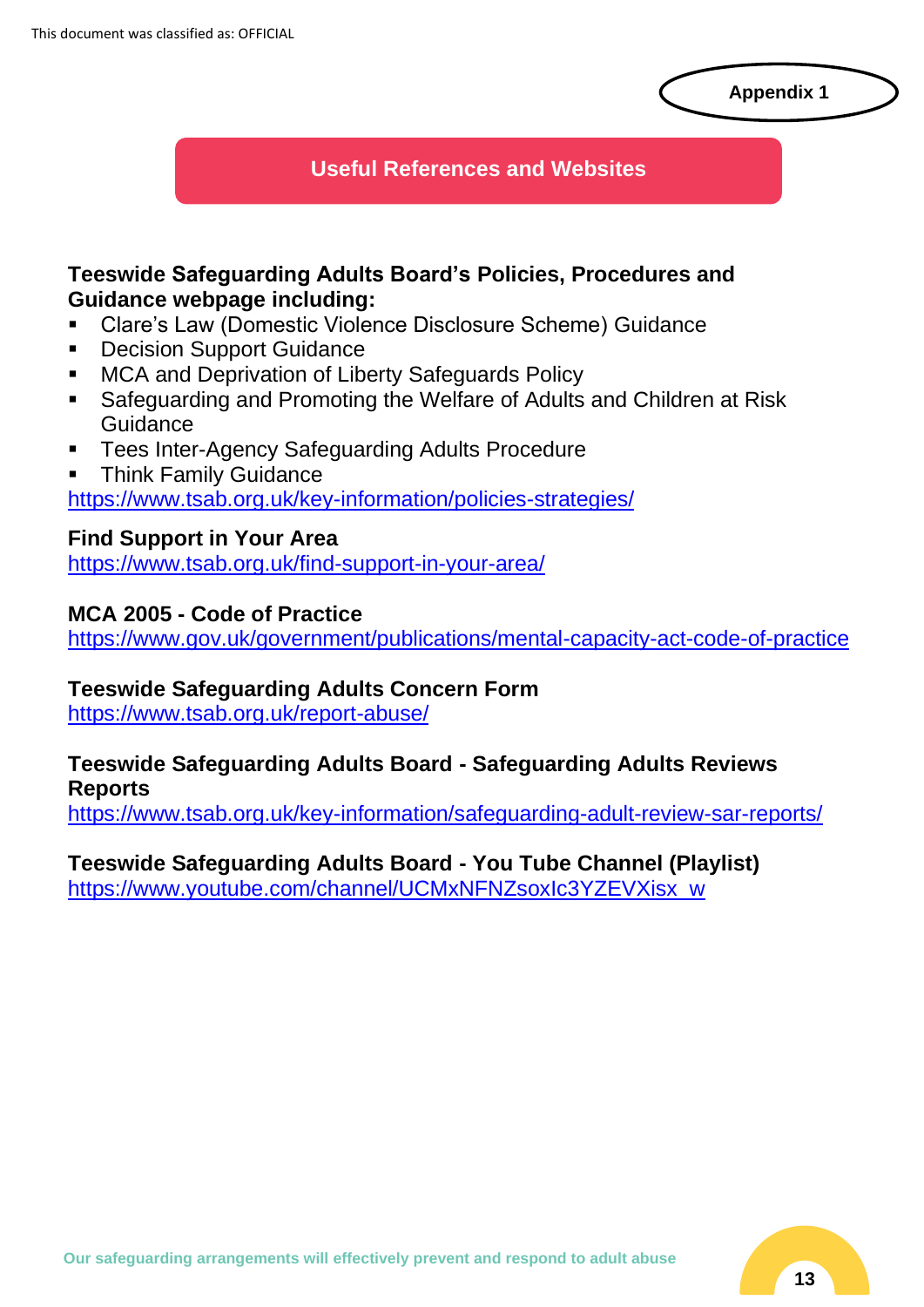| <b>Appendix 2</b> |  |
|-------------------|--|
|                   |  |

## **Teeswide Safeguarding Adults Board Safeguarding Adults Workbook Assessment**

Notice to Learners: You should complete the following questions without any help and submit answers to your line manager.

#### **Question 1**

Give a definition of Domestic Abuse/ Violence.

#### **Question 2**

Domestic abuse can encompass but is not limited to the following types of abuse:

\_\_\_\_\_\_\_\_\_\_\_\_\_\_\_\_\_\_\_\_\_\_\_\_\_\_\_\_\_\_\_\_\_\_\_\_\_\_\_\_\_\_\_\_\_\_\_\_\_\_\_\_\_\_\_\_\_\_\_\_\_\_\_\_\_\_\_\_\_\_\_\_\_\_\_\_\_\_\_\_\_\_\_\_\_\_\_\_\_\_

 $\_$  ,  $\_$  ,  $\_$  ,  $\_$  ,  $\_$  ,  $\_$  ,  $\_$  ,  $\_$  ,  $\_$  ,  $\_$  ,  $\_$  ,  $\_$  ,  $\_$  ,  $\_$  ,  $\_$  ,  $\_$  ,  $\_$  ,  $\_$  ,  $\_$  ,  $\_$  ,  $\_$  ,  $\_$  ,  $\_$  ,  $\_$  ,  $\_$  ,  $\_$  ,  $\_$  ,  $\_$  ,  $\_$  ,  $\_$  ,  $\_$  ,  $\_$  ,  $\_$  ,  $\_$  ,  $\_$  ,  $\_$  ,  $\_$  ,

\_\_\_\_\_\_\_\_\_\_\_\_\_\_\_\_\_\_\_\_\_\_\_\_\_\_\_\_\_\_\_\_\_\_\_\_\_\_\_\_\_\_\_\_\_\_\_\_\_\_\_\_\_\_\_\_\_\_\_\_\_\_\_\_\_\_\_\_\_\_\_\_\_\_\_\_\_\_\_\_\_\_\_\_\_\_\_\_\_\_

| P       |  |  |  |
|---------|--|--|--|
|         |  |  |  |
| P       |  |  |  |
|         |  |  |  |
| $S_{-}$ |  |  |  |
|         |  |  |  |
| F.      |  |  |  |
|         |  |  |  |
| E.      |  |  |  |

#### **Question 3**

What does MARAC stand for?

\_\_\_\_\_\_\_\_\_\_\_\_\_\_\_\_\_\_\_\_\_\_\_\_\_\_\_\_\_\_\_\_\_\_\_\_\_\_\_\_\_\_\_\_\_\_\_\_\_\_\_\_\_\_\_\_\_\_\_\_\_\_\_\_\_\_\_\_\_\_\_\_\_\_\_\_\_\_\_\_\_\_\_\_\_\_\_\_\_\_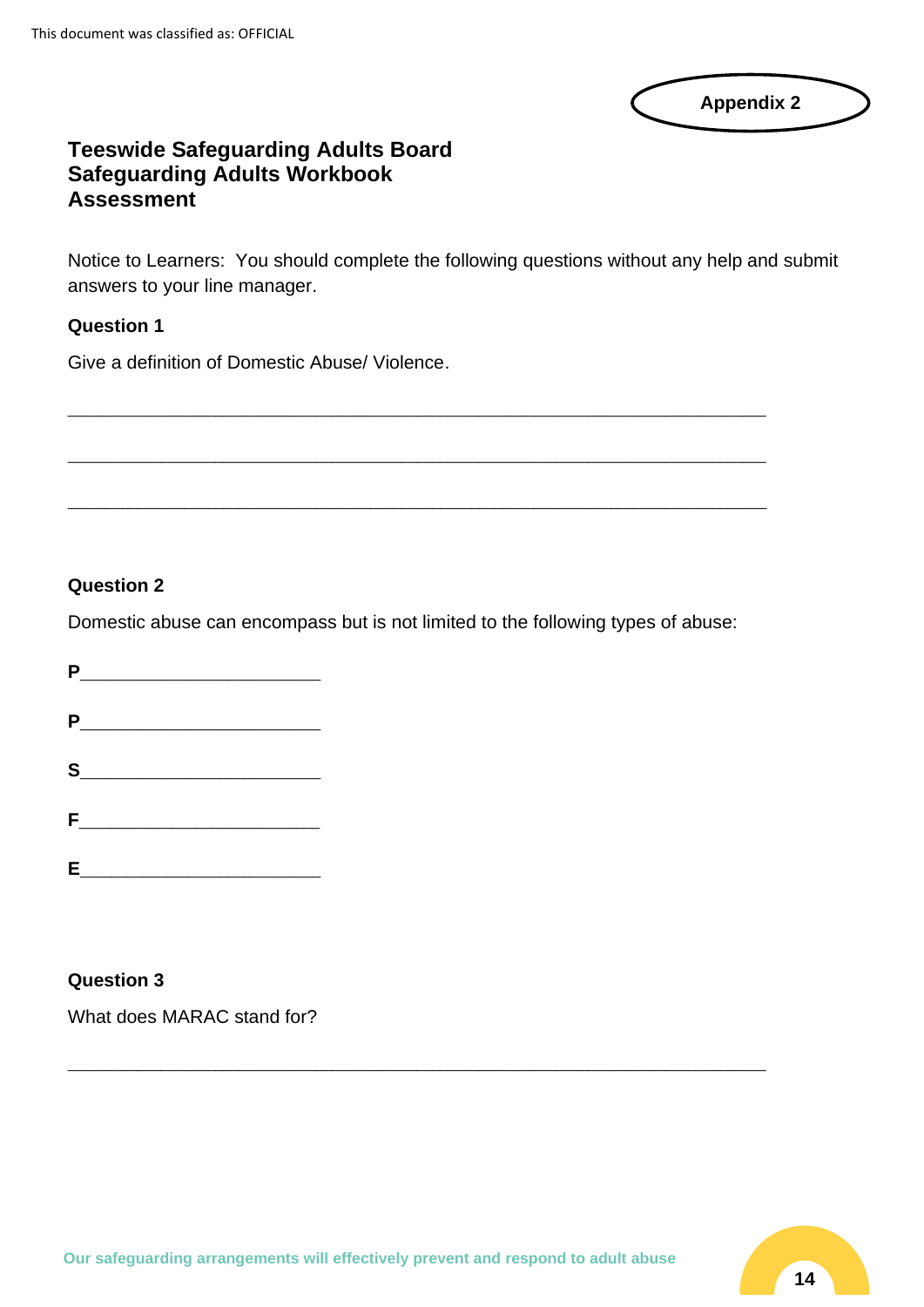Please answer **true** or **false** to the following questions:

#### **Question 4**

Domestic abuse occurs across society regardless of age, gender, race, sexuality, wealth and geography.

True / False

#### **Question 5**

There is a strong link between domestic abuse and the physical and/or sexual abuse of children and young people.

True / False

#### **Question 6**

Victims of domestic abuse from within the Lesbian, Gay, Bisexual and Transgender (LGBT) communities may find it difficult to disclose their situation, particularly if they are not open about their sexual and or gender orientation.

True / False

| Name <sup>1</sup> |  |
|-------------------|--|
| Job Role          |  |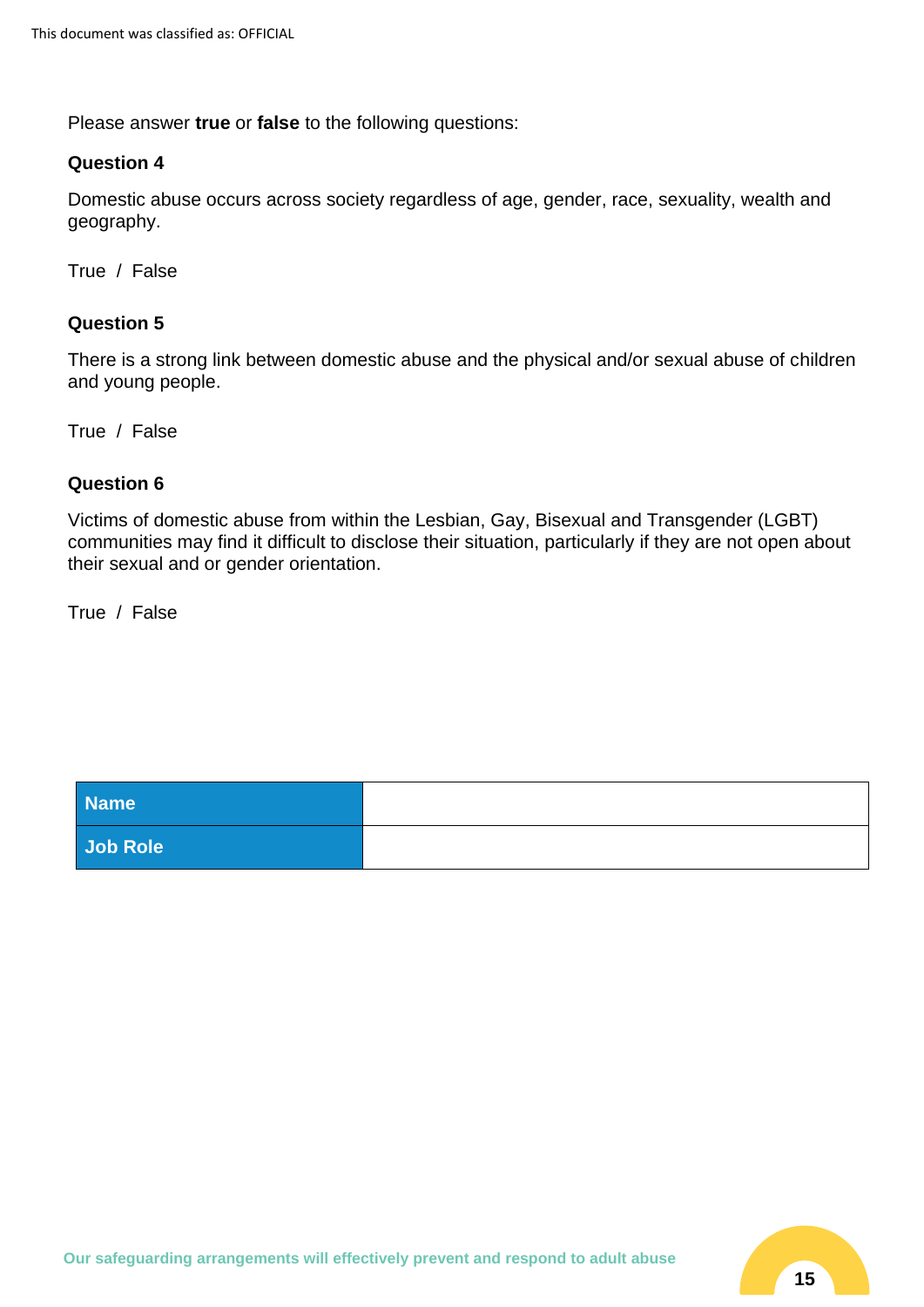## **Evaluation**

## **Name:**

Once completed please forward the workbook evaluation *(i.e. this page)* and the Certificate of Completion) to the Teeswide Safeguarding Adults Board, Business Unit, using the contact details below, who will make a record of completion and issue a certificate. Completion records may be shared with the training leads of your commissioning organisation to ensure that your staff development record remains up to date.

**Teeswide Safeguarding Adults Board Business Unit, Kingsway House, West Precinct, Billingham, TS23 2NX Email:** [tsab.businessunit@stockton.gov.uk](mailto:tsab.businessunit@stockton.gov.uk)

| Why did you complete this workbook?                              |                   |                                                                            |            |                     |
|------------------------------------------------------------------|-------------------|----------------------------------------------------------------------------|------------|---------------------|
|                                                                  |                   |                                                                            |            |                     |
|                                                                  |                   |                                                                            |            |                     |
| Where did you do your training?                                  |                   |                                                                            |            |                     |
| $O$ Home                                                         | $\bigcirc$ Work   | $O$ Mixture                                                                |            |                     |
| that you needed to know?                                         |                   | Overall, how satisfied were you that the workbook gave you the information |            |                     |
| $\circ$ Very satisfied                                           | $\circ$ Satisfied | $\circ$ Partly satisfied                                                   | $\bigcirc$ | <b>Dissatisfied</b> |
|                                                                  |                   | What is the most important thing you have learned from this workbook?      |            |                     |
|                                                                  |                   |                                                                            |            |                     |
|                                                                  |                   |                                                                            |            |                     |
| work?                                                            |                   | How will you use the information from this workbook in your day to day     |            |                     |
|                                                                  |                   |                                                                            |            |                     |
|                                                                  |                   |                                                                            |            |                     |
|                                                                  |                   | Would you recommend this workbook to other people? Please explain.         |            |                     |
|                                                                  |                   |                                                                            |            |                     |
|                                                                  |                   |                                                                            |            |                     |
|                                                                  |                   | Is there any aspects of the workbook you feel could be improved?           |            |                     |
|                                                                  |                   |                                                                            |            |                     |
|                                                                  |                   |                                                                            |            |                     |
| Manager / Supervisor: Please provide feedback on how the learner |                   |                                                                            |            |                     |
| managed this learning experience.                                |                   |                                                                            |            |                     |
|                                                                  |                   |                                                                            |            |                     |
|                                                                  |                   |                                                                            |            |                     |

**Appendix 3**